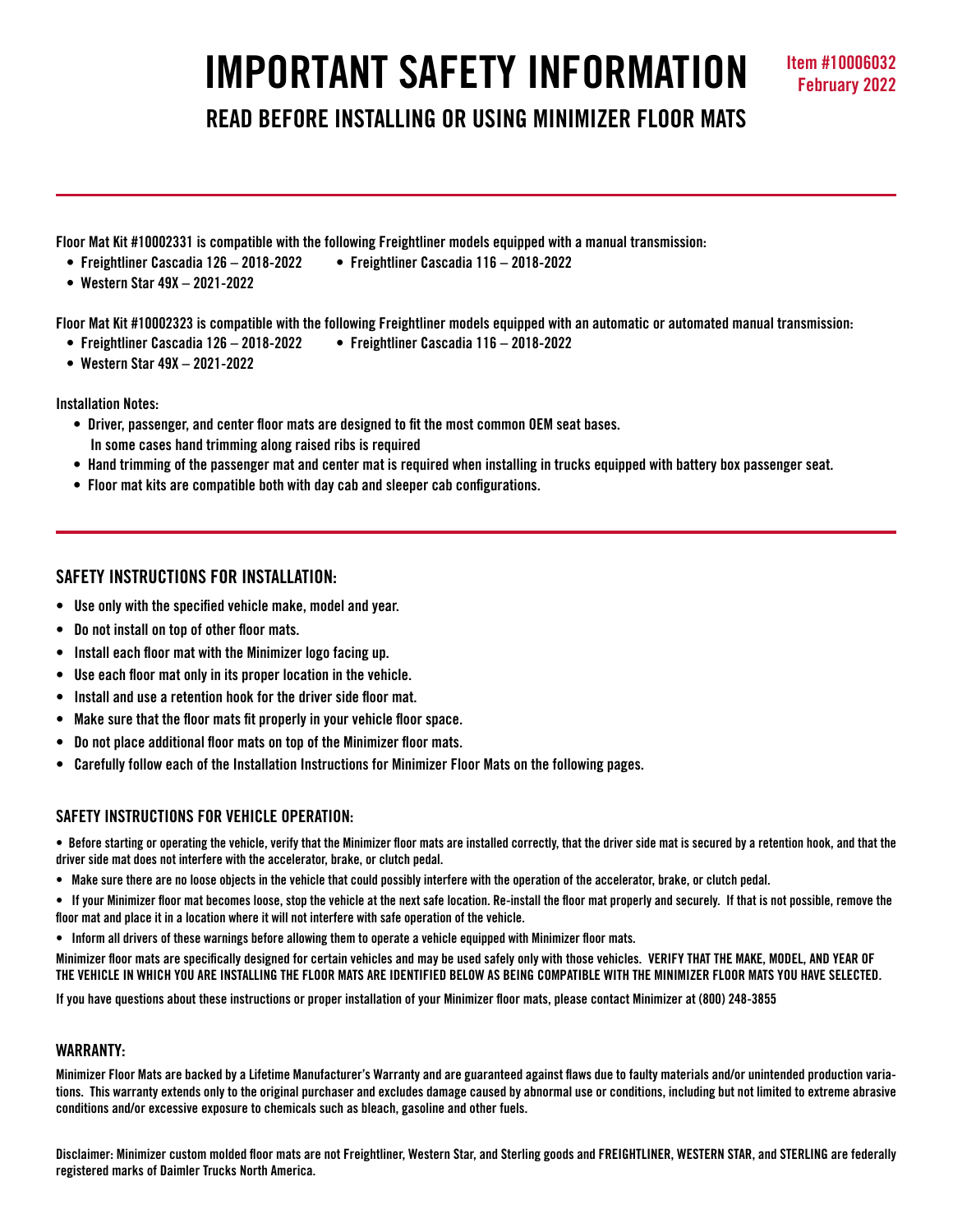**Minimizer floor mats are specifically designed for certain vehicles and may be used safely only with those vehicles. VERIFY THAT THE MAKE, MODEL, AND YEAR OF THE VEHICLE IN WHICH YOU ARE INSTALLING THE FLOOR MATS IS IDENTIFIED ON PAGE 1 AS BEING COMPATIBLE WITH THE MINIMIZER FLOOR MATS YOU HAVE SELECTED.**

# **FREIGHTLINER FLOOR MAT KIT SPECIFICATIONS:**

**• Contents of floor mat kit #10002331 are shown below in Figure 1.**

**Figure 1 - Kit #10002331 Contents**



**• Contents of floor mat kit #10002323 are shown below in Figure 2.** 



#### **Figure 2 - Kit #10002323 Contents**

# **INSTALLATION INSTRUCTIONS:**

**1. Remove other floor mats from the vehicle before installing Minimizer floor mats.**

**2. Install the Minimizer floor mats right side up, with the Minimizer logo visible.**

**3. Each Minimizer floor mat is contoured to fit a particular location in the vehicle and may be used safely only in that location.**

**4. The Minimizer floor mat package contains one driver mat, one passenger mat and one center mat.** 

**5. Test fit the center mat in between the seats of the truck. For some cab configurations hand trimming of the center mat is required. Figure 3 shows a diagram of the center mat with provisions for trimming.**

**To trim the floor mat material, use a sharp utility knife. Use the raised ribbed areas shaded in yellow as a knife guide and preserve the raised rib for liquid containment.** 





**• Trucks that are equipped with a battery box passenger seat (as shown in Figure 4) will require trimming of the center and passenger floor mats. Trim off the green, purple and light blue shaded areas of the center mat shown in Figure 3 for proper fit with the battery box passenger seat.**

#### **Figure 4 - Battery Box Passenger Seat**



**Figure 5 - Center Mat Trimming for Battery Box**

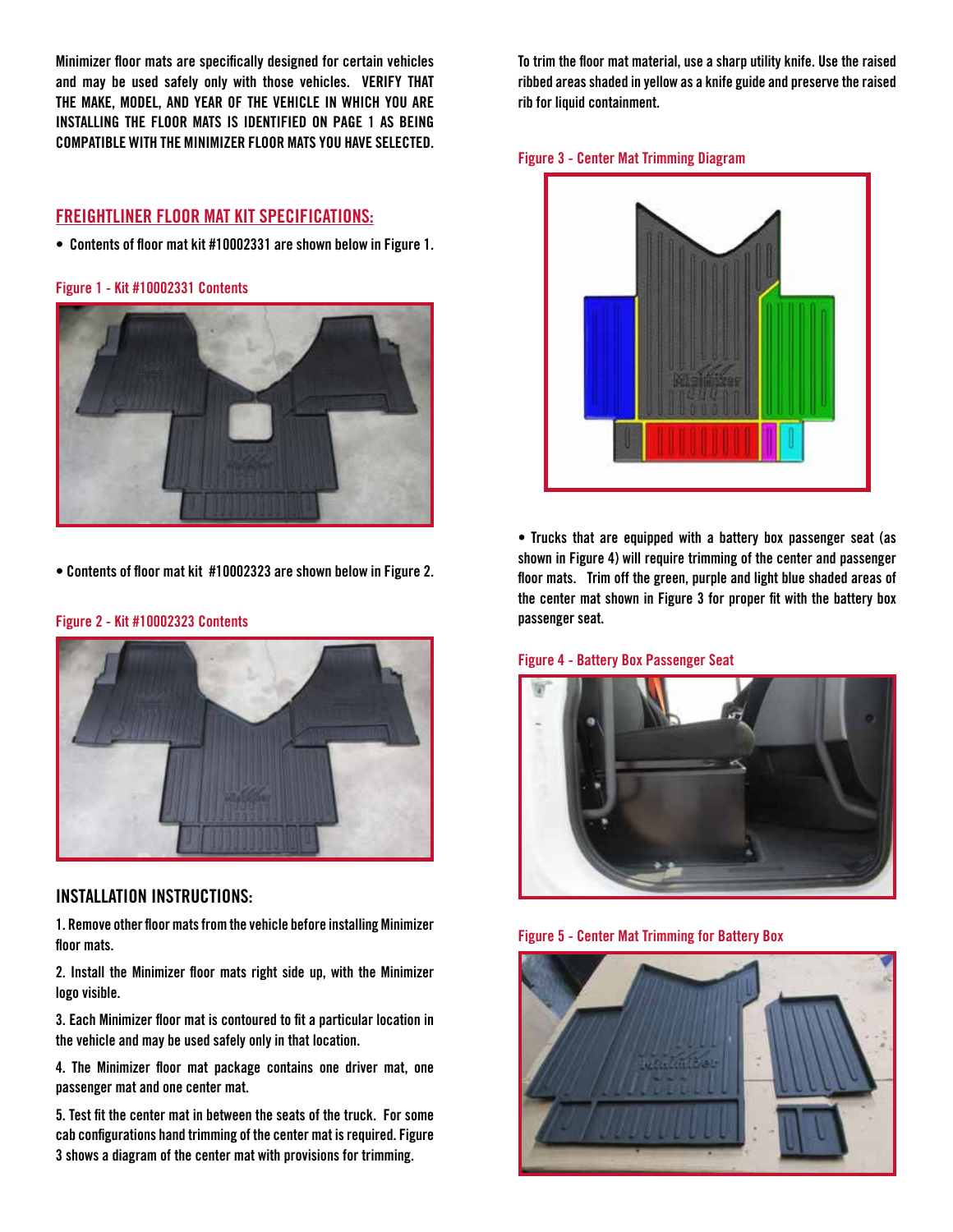**• Day cab trucks are sometimes equipped with an optional plastic storage bin that is attached to the rear wall of the cab. For trucks equipped with the storage bin, trim off the red and purple shaded areas shown in Figure 3.**

**• In day cab trucks it is common for the fire extinguisher or roadside safety kit to be mounted to the floor in between the driver and passenger seats. To accommodate the fire extinguisher or roadside safety kit, (if present) the center mat is designed so a portion of left side may be trimmed off. This portion is shaded dark blue in Figure 3.** 

**6. Test fit the driver mat in the truck. The driver mat is designed to fit underneath the throttle pedal. To install the driver mat, lift up the heel portion of the throttle pedal and slide the front of the floor mat underneath the pedal. Confirm that the mat is pushed all the way forward so it rests against the fire wall.** 

**7. Inside the package with the installation instructions, locate two black plastic retention hooks along with a white tube of Primer 94 as shown in Figure 6.** 

#### **Figure 6 - Retention Hook and Primer 94**



**9. Once the hook is in place, let the driver mat and hook rest on the truck floor.**

**10. Mark the approximate position where the hook will be attached to the floor. Once the position is located, remove the driver mat from the truck.**

**11. Unpack the tube of Primer 94 and read the safety precautions printed on the tube**

**12. Activate the tube of Primer 94 by crushing the tube at the black dot.** 

**13. Clean all dirt or debris off the truck floor and apply Primer 94 to the floor area where the hook will be adhered.**

**14. Allow the Primer 94 to dry on the truck floor for five minutes.** 

**15. Install the driver mat in the truck with the hook inserted. Next, peel away the paper backing from the hook.**

**16. While holding onto neck of the hook, lower the driver mat into position and stick the hook to the floor. Apply firm pressure to the hook as shown in Figure 7 for 30 seconds to ensure a proper bond to the rubber floor.**

**Figure 7 - Apply Pressure to the Hook**



**17. For optimal adhesion do not disturb the hook for a period of 20 minutes after installation. Figure 8 below shows the properly installed driver mat and hook.**

**Figure 8 - Driver Mat Hook Installation**



**18. Pull the driver mat toward the rear of the truck to confirm that the hook is fully engaged into the mat and that the hook is adhered to the floor. If the hook is not functioning properly or the mat cannot be securely installed, do not use a Minimizer floor mat on the driver side of the vehicle.**

**19. FAILURE TO PROPERLY INSTALL THE HOOK FOR THE DRIVER SIDE FLOOR MAT MAY ALLOW THE FLOOR MAT TO SHIFT, WHICH MAY INTERFERE WITH PROPER FUNCTIONING OF THE VEHICLE'S PEDALS, POTENTIALLY RESULTING IN LOSS OF CONTROL OF THE VEHICLE AND SERIOUS INJURY OR DEATH.**